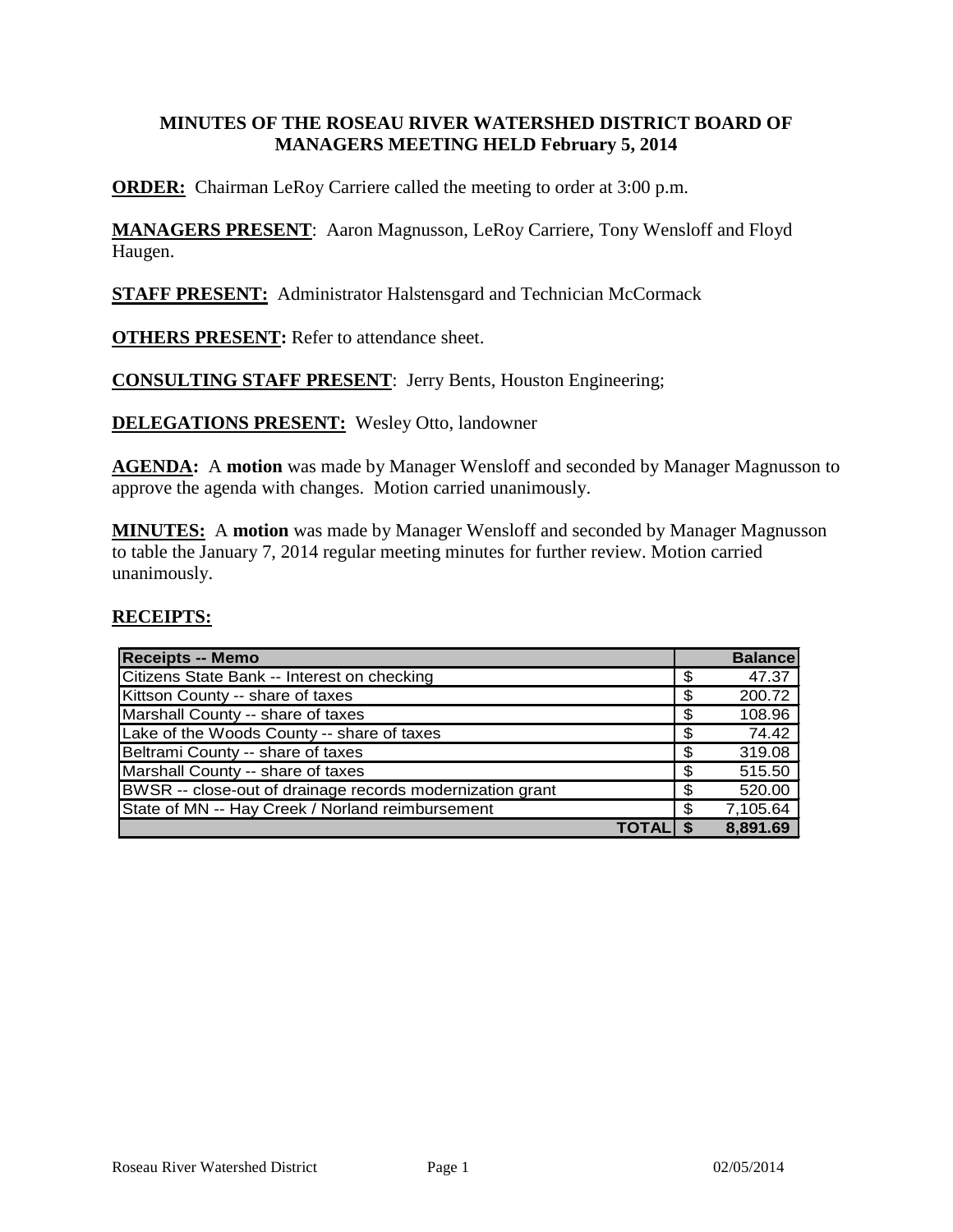| <b>Bills -- Memo</b>                                 |                     | Amount    |
|------------------------------------------------------|---------------------|-----------|
| City of Roseau -- utilities                          | \$                  | 275.27    |
| Mn Dept of Revenue -- withholding                    | \$                  | 828.00    |
| CenturyLink -- phone bill                            | \$                  | 103.01    |
| Sjoberg's Cable TV -- cable internet                 | \$                  | 47.13     |
| Marco -- copier maintenance                          | \$                  | 44.89     |
| Roseau Times-Region -- notice                        | \$                  | 10.50     |
| Minnesota Energy -- natural gas bill                 | \$                  | 276.34    |
| <b>HDR Engineering -- Project Engineering</b>        | \$                  | 711.85    |
| Floyd Haugen -- meetings, mileage and expenses       | \$                  | 205.72    |
| LeRoy Carriere -- meetings, mileage and expenses     | \$                  | 186.68    |
| Aaron Magnusson -- meetings, mileage and expenses    | \$                  | 146.36    |
| Tony Wensloff -- meetings, mileage and expenses      | \$                  | 412.51    |
| Torin McCormack -- wages                             | \$                  | 3,555.74  |
| Tracy Halstensgard -- wages                          | \$                  | 3,700.75  |
| Torin McCormack -- mileage and expenses              | \$                  | 213.17    |
| Tracy Halstensgard -- mileages and expenses          | \$                  | 179.44    |
| PERA -- employee and employer share                  | \$                  | 1,169.98  |
| Internal Revenue Service -- 941 tax                  | \$                  | 2,391.32  |
| Doug's Supermarket -- food for meetings and supplies | \$                  | 70.65     |
| Scott's True Value -- supplies                       | \$                  | 45.99     |
| Multi Office Products -- office supplies             | \$                  | 87.17     |
| <b>Deluxe Business Forms -- checks</b>               | \$                  | 249.75    |
| Reliable Office supplies -- supplies                 | \$                  | 12.10     |
| Ron Huderle -- SD 51 debris removal                  | $\hat{\mathcal{S}}$ | 1,155.00  |
| Craig Fetsch -- SD 51 debris removal                 | \$                  | 1,155.00  |
| Jon Schauer -- QuickBooks consulting                 | \$                  | 705.23    |
| Claire Kjersten -- Mowing Duxby Levee                | \$                  | 595.00    |
| Mitch Magnusson -- SD 51 debris removal              | \$                  | 6,500.00  |
| Roso Cleaners -- rug rental                          | \$                  | 94.05     |
| Subway -- meal for PT meeting                        | \$                  | 64.13     |
| SFM -- Workers' comp insurance                       | \$                  | 458.00    |
| Thomson Reuters - West -- MN statute pocket parts    | \$                  | 88.70     |
| <b>TOTAL</b>                                         | \$                  | 25,739.43 |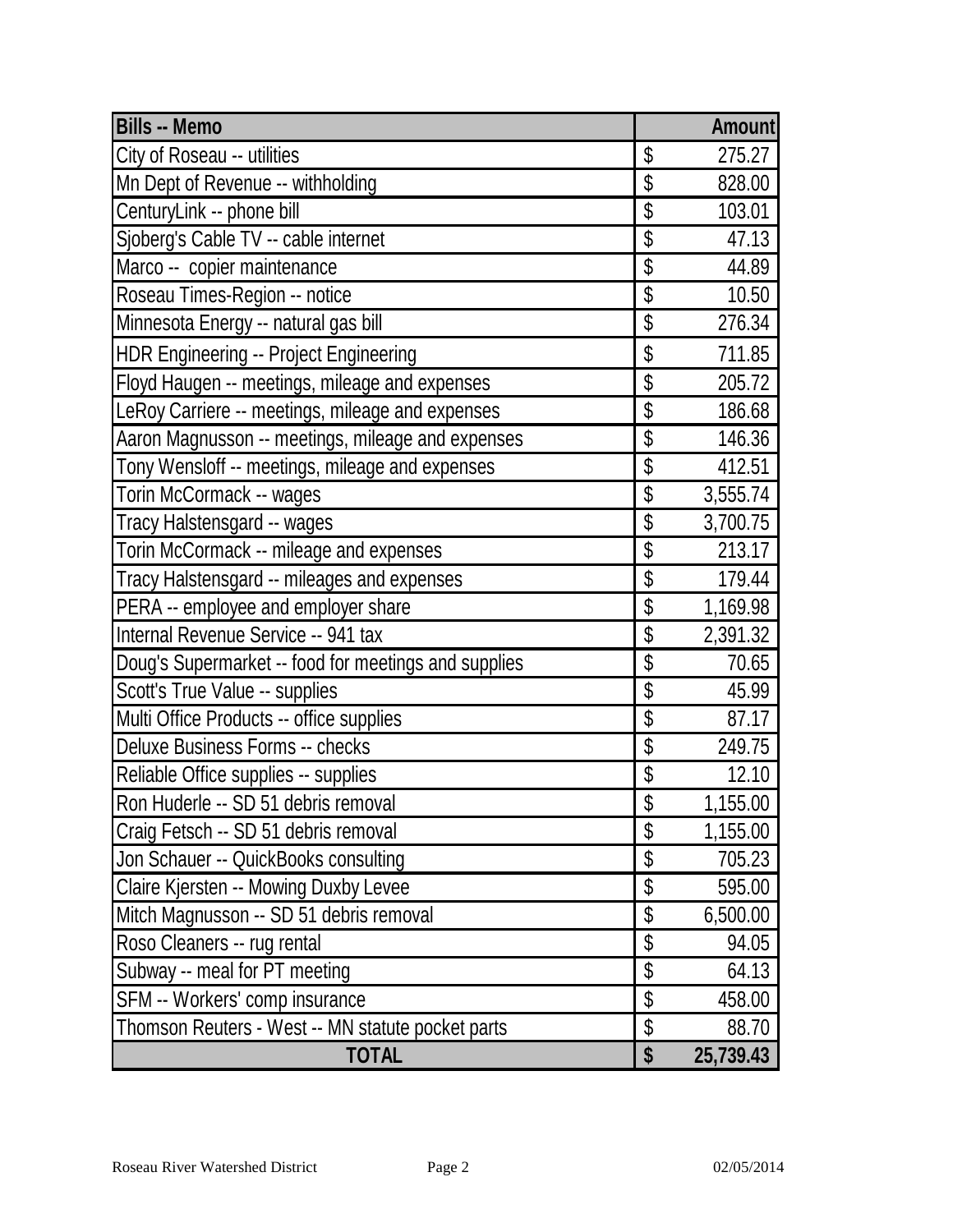**BILLS:** A **motion** was made by Manager Magnusson to pay the normal monthly bills as presented in the Treasurers Report excluding Houston Engineering's bill for discussion during the WD 3 report, seconded by Manager Wensloff. Motion carried unanimous.

## **DELEGATIONS:**

Wesley Otto addressed the board about the potential of haying / owning district land. Manager Haugen stated he would like to see the haying bid out. After discussion, a **motion** was made by Manager Magnusson, to create a committee to address district land haying / maintenance, seconded by Manager Haugen. Motion carried unanimously. Committee members will be Manager Magnusson, Manager Wensloff, Technician McCormack and Administrator Halstensgard.

# **PROJECT REPORT:**

Hay Creek/Norland: Technician McCormack updated the board on the condition of the gates and public outreach. There was discussion on the line items of construction to be completed. The Board directed staff to advertise for quotes and send the information to local contractors.

Beltrami: Administrator Halstensgard presented the agenda for the LUP CIP meeting  $s$ cheduled for Feb.  $6<sup>th</sup>$  in Warroad. Technician McCormack informed the Board of the Agency meeting to be held in our office for the NR plan Feb. 10. The next PT meeting will be Feb. 20.

RRWMA: Technician McCormack updated the board on the EAW process. The next PT meeting will be Feb. 20.

WD #3: Engineer Bents presented the Hydraulic Analysis on SD 69 and WD 3. There was discussion on the rain events used in the reports, cost of work proposed in additional analysis and process that would need to be followed if work were to proceed. The Board will take this information under advisement.

Side Water Inlets: Technician McCormack stated he had been out to the sites with an engineer from HDR. Rick Solberg has also expressed interest in the program.

Culvert Inventory: After discussion, the Board directed staff to advertise for the intern position. A **motion** was made by Manager Magnusson to purchase the equipment as presented, seconded by Manager Haugen. Motion carried unanimously.

Lake Bottom: The board considered initiating a project team for the project. Manager Magnusson abstained from the decision as a landowner. Manager Wensloff made a **motion** to initiate a Lake Bottom project team, seconded by Haugen. Manager Haugen stated that he doesn't want to see efforts slowed on the other projects due to initiation of this project team. Motion carried with Manager Magnusson abstaining.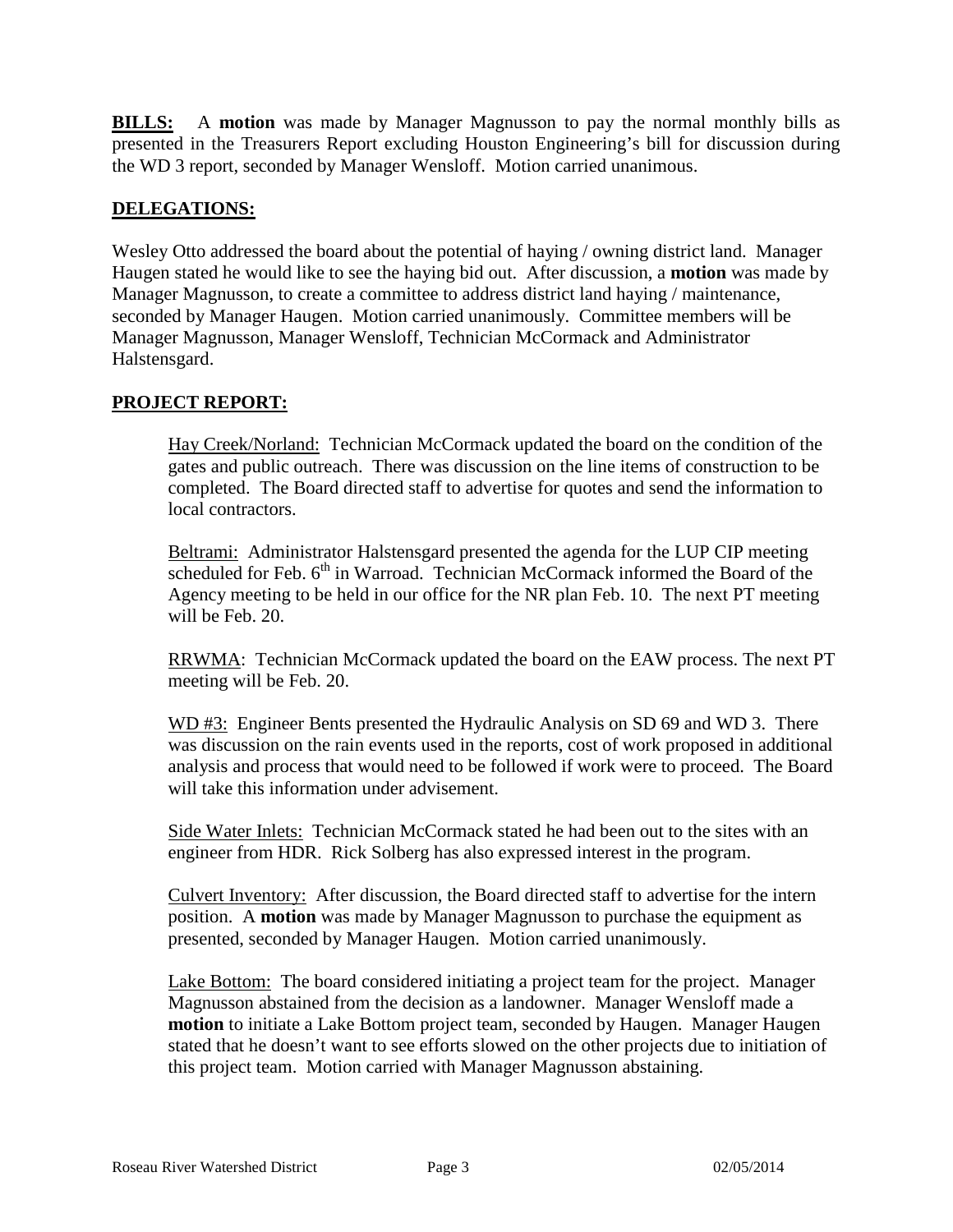The Board discussed the purchase of Robert Byfuglien's land in the Lake Bottom area. A committee of managers Carriere, Wensloff and Tracy and Torin will meet with Mr. Byfuglien. The Board may close a portion of the next meeting to discuss land purchase.

CR112: Mr. Solberg gave an update on the permit work. Mr. Solberg suggested there may be a need for a permit extension depending on the season. Roseau County Engineer Brian Ketring stated the County's concerns including purchase of culverts, height of the berm and effects on the road. There was discussion on the fact that there was no contract or bond and that construction started on the upstream end instead of the outlet / downstream.

## **PERMITS:** There were no permits.

# **RRWMB**:

- RRRA office has moved
- RRWD was granted an extension on the \$70,000 advance of RRWMA funding
- Next meeting they will be accepting committee volunteers

## **ADMINISTRATIVE REPORT:** most items were in the written report.

- BWSR Biannual Budget Request
- Palmville grant closeout
- CAC meeting

**TECHNICIAN REPORT:** most items were in the written report.

- Digitizing ditch records
- Snow water equilvancy
- SD 51 debris removal

## **NEW BUSINESS:**

A **motion** was made by Manager Haugen, seconded by Manager Magnusson to authorize the chairman to sign the letter of understanding with Drees, Riskey & Vallager, Ltd. Motion carried unanimously.

District By-Laws will be discussed at the next meeting.

## **OLD BUSINESS:**

The Board discussed the District getting a business credit card. Manager Magnusson made a motion to apply for a business credit card with Administrator Halstensgard, Technician McCormack and Chairman Carriere as card holder with a credit limit of \$2,000, seconded by Manager Wensloff. Motion carried unanimously.

The Board authorized Administrator Halstensgard to switch the workers' comp insurance from RTW to SFM.

Russell Walker spoke to the Board about his haying agreement on the Norland Impoundment. Technician McCormack and Mr. Walker will meet to discuss the terms of the agreement.